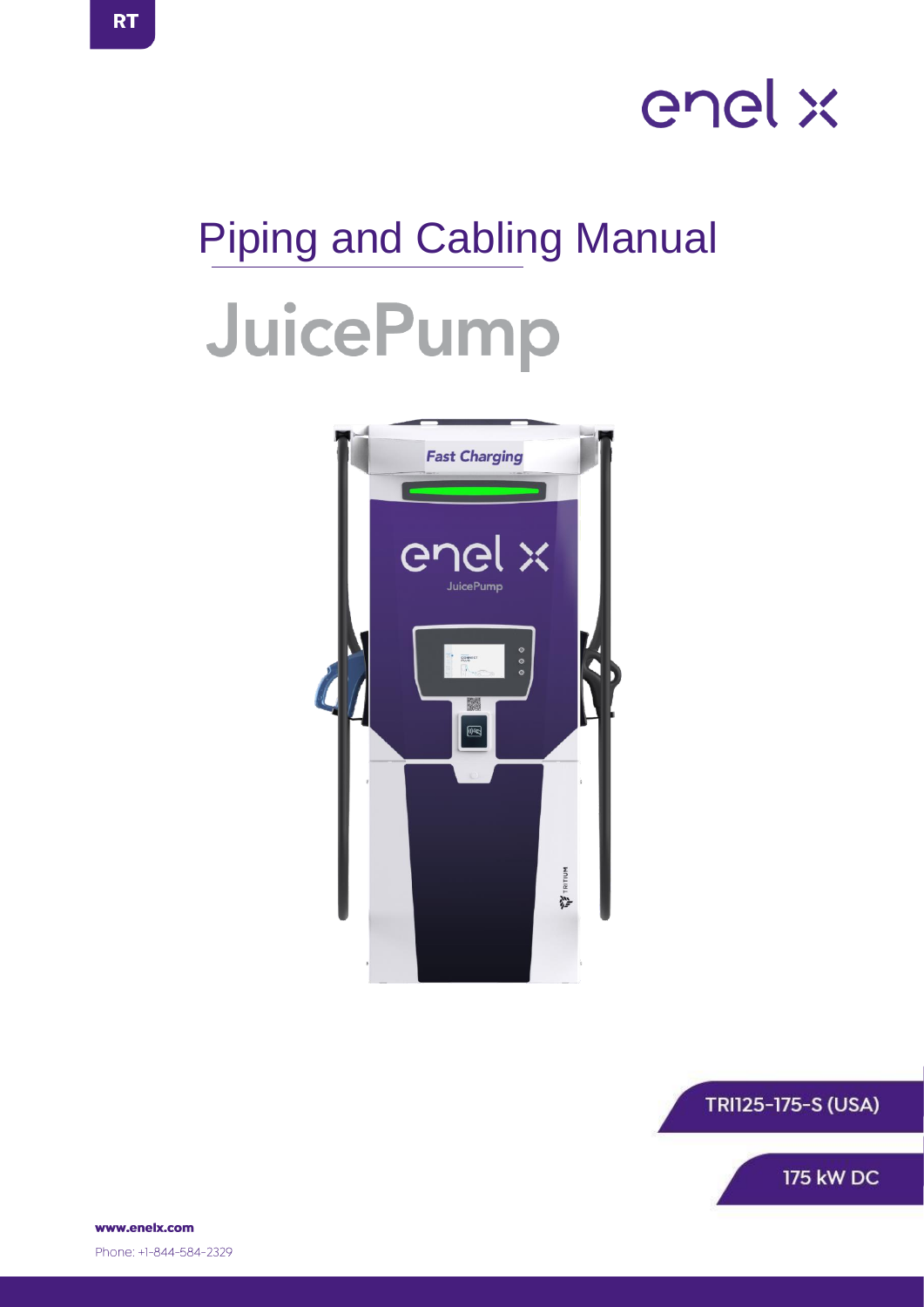# **Contents**

| $\mathbf{2}$ |  |
|--------------|--|
| 3            |  |
| 4            |  |
| 4.1          |  |
| 4.2          |  |
| 4.3          |  |
| 4.4          |  |
| 4.5          |  |
| 4.6          |  |
| 5            |  |
| 5.1          |  |
| 5.2          |  |
| 5.3          |  |
| 5.4          |  |
| 5.5          |  |
| 6            |  |
|              |  |

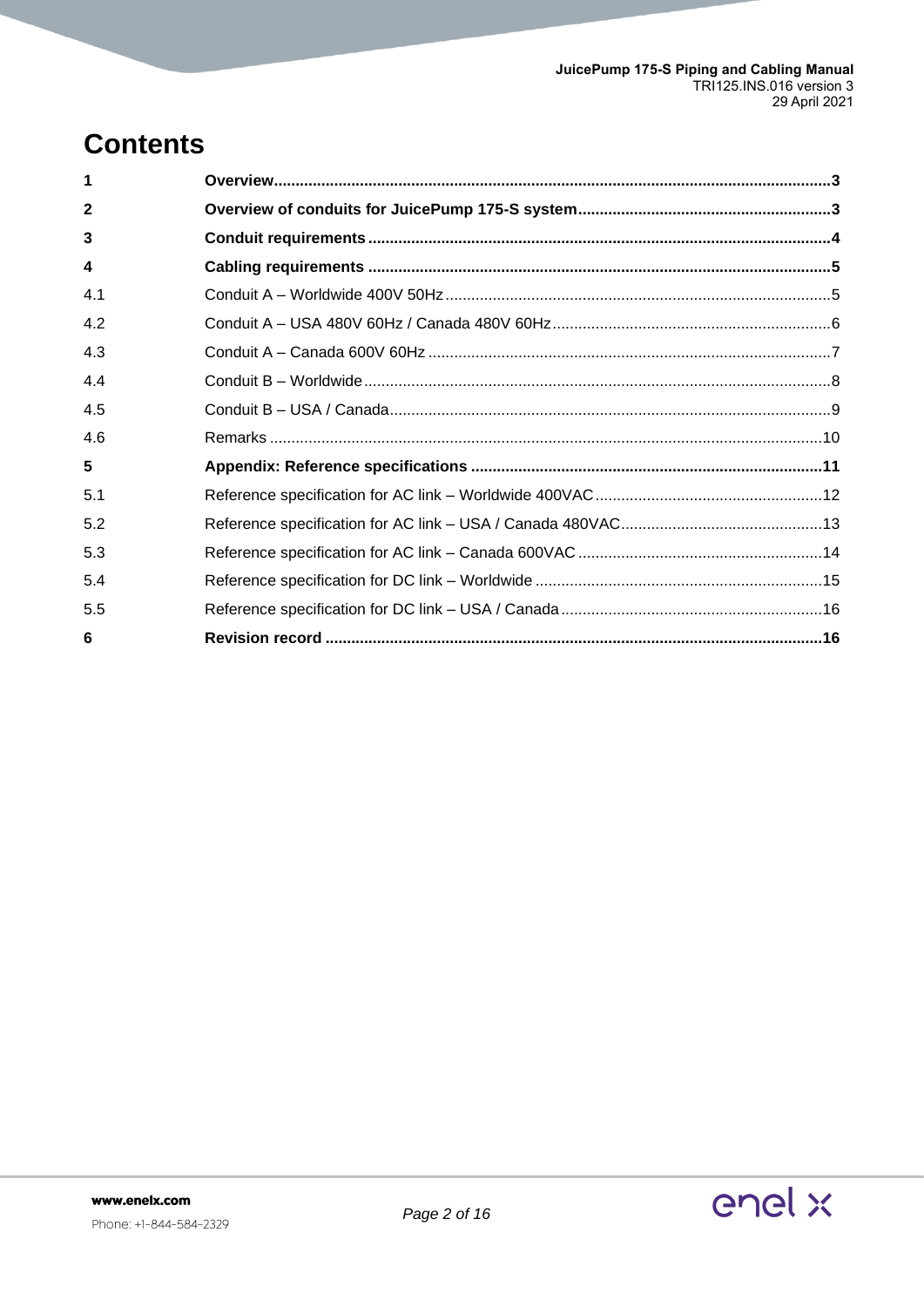# <span id="page-2-0"></span>**1 Overview**

This document defines the cabling and piping of the JuicePump 175-S system. It serves as an aid to install the infrastructure required to put the JuicePump 175-S system into operation.

This document describes the minimum requirements.

| $\bigwedge$ | Important |
|-------------|-----------|
|-------------|-----------|

Prior to installation of the piping and wiring, a professional review of local requirements **must** be performed to ensure that laws and regulations are adhered to. As a result, it may be required to deviate from the requirements of this documentation.

The manufacturer recommends the use of copper cables.

Ensure that any cables used, fit correctly.

# <span id="page-2-1"></span>**2 Overview of conduits for JuicePump 175-S system**



*Figure 1: Bird's-eye view of the system with underground conduits.*

www.enelx.com Phone: +1-844-584-2329

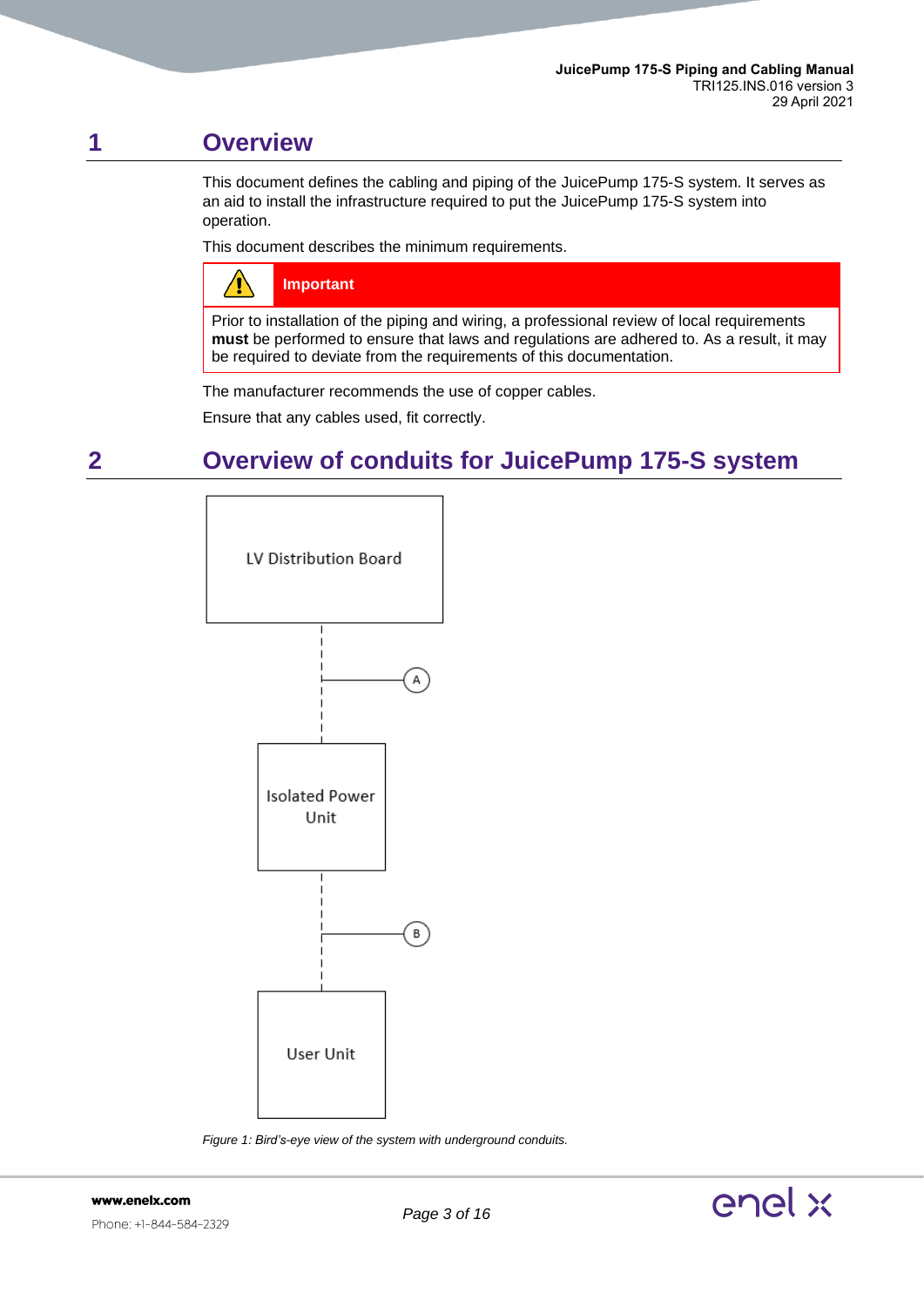# **3 Conduit requirements**

| Conduit | <b>Diameter</b> | From - To                          | <b>Sub Conduit</b>             | Termination above ground [mm] |         | Quantity | <b>Comments</b> |
|---------|-----------------|------------------------------------|--------------------------------|-------------------------------|---------|----------|-----------------|
|         | [mm]            |                                    |                                | <b>From side</b>              | To side |          |                 |
| A       | 125             | Power unit – LV Distribution Board | $\overline{\phantom{0}}$       | Note 1.                       | Note 2. | --       |                 |
| В       | 110             | Power unit - User unit             | $1 \times 25$<br>$1 \times 32$ | Note 1.                       | 50      | <b>.</b> |                 |

### **Installation notes:**

- Conduits to and from the power unit must end within the foundation cavity to allow ample length for cables to bend and align with the cable glands in the base of the power unit.
- <span id="page-3-0"></span>2. Required termination height at the LV distribution panel must be confirmed with the LV distribution panel supplier.

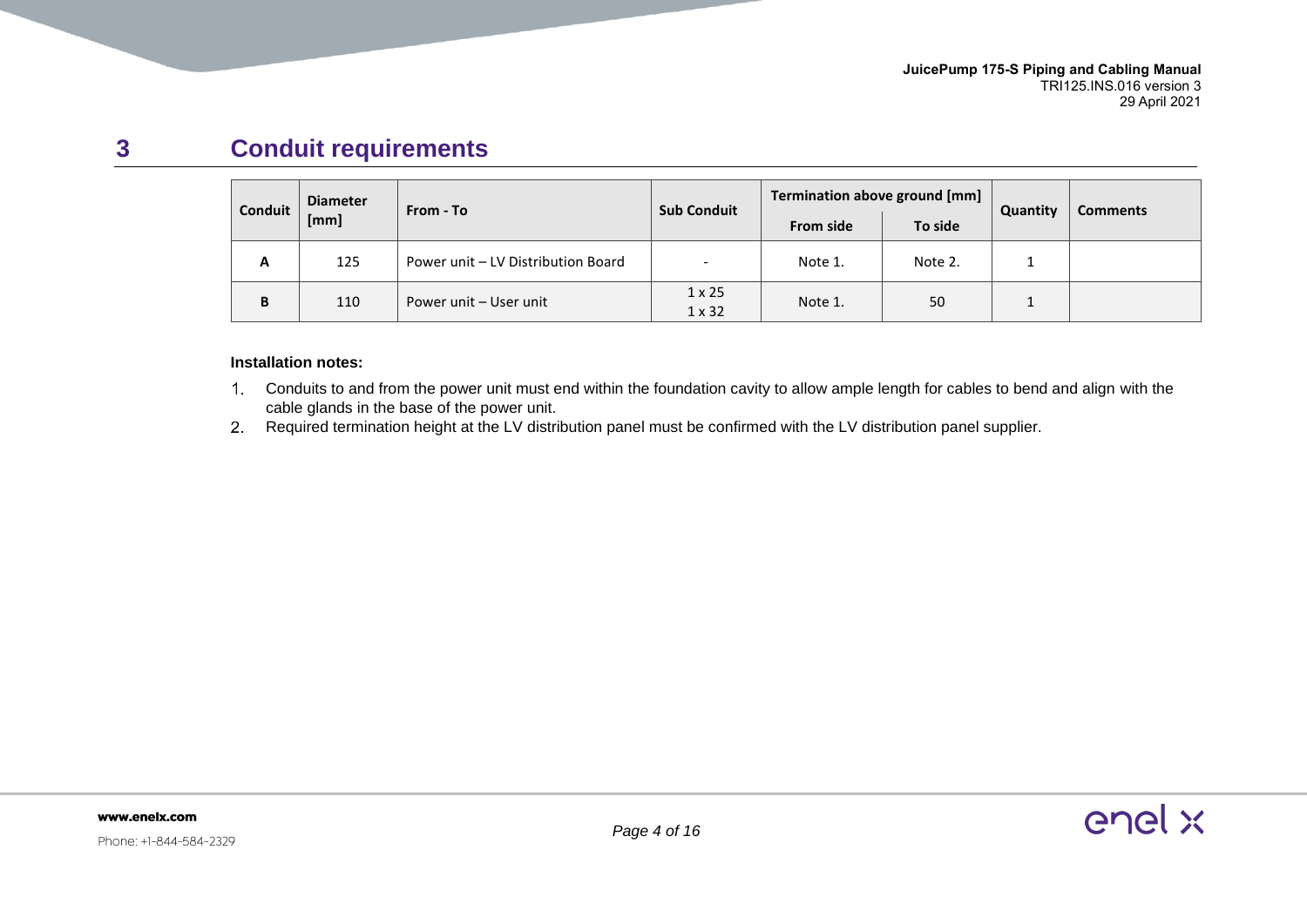enel x

# **4 Cabling requirements**



**Important** Cabling requirements are specified for USA, Canada, and Worldwide. Ensure that you use the correct cabling requirements for your location.

### <span id="page-4-0"></span>**4.1 Conduit A – Worldwide 400V 50Hz**

<span id="page-4-1"></span>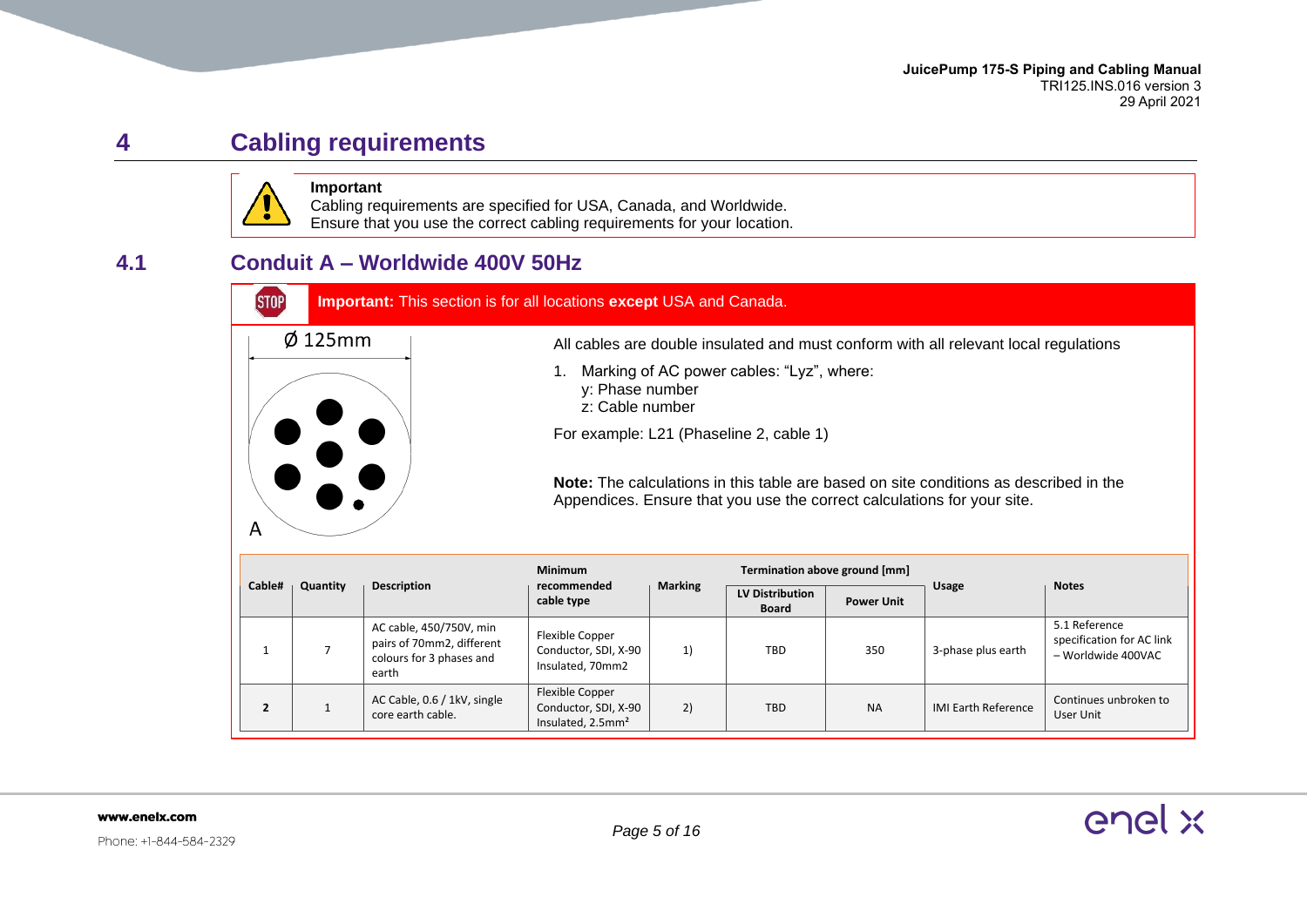# **4.2 Conduit A – USA 480V 60Hz / Canada 480V 60Hz**



<span id="page-5-1"></span><span id="page-5-0"></span>

|                |          |                                                                                        | <b>Minimum</b>                                               |                | Termination above ground [mm]          |                   |                            |                                                                     |
|----------------|----------|----------------------------------------------------------------------------------------|--------------------------------------------------------------|----------------|----------------------------------------|-------------------|----------------------------|---------------------------------------------------------------------|
| Cable#         | Quantity | <b>Description</b>                                                                     | recommended<br>cable type                                    | <b>Marking</b> | <b>LV Distribution</b><br><b>Board</b> | <b>Power Unit</b> | <b>Usage</b>               | <b>Notes</b>                                                        |
|                |          | AC cable, 0.6/1kV, min pairs<br>of 3/0AWG, different colours<br>for 3 phases and earth | Flexible Copper<br>Conductor, SDI, X-90<br>Insulated, 3/0AWG | ı.             | TBD                                    | 350               | 3-phase plus earth         | 5.2 Reference<br>specification for AC link<br>- USA / Canada 480VAC |
| $\overline{2}$ |          | AC Cable, 0.6 / 1kV, single<br>core earth cable.                                       | Flexible Copper<br>Conductor, SDI, X-90<br>Insulated, 14 AWG | 2)             | <b>TBD</b>                             | 950               | <b>IMI Earth Reference</b> | -                                                                   |
|                |          |                                                                                        |                                                              |                |                                        |                   |                            |                                                                     |

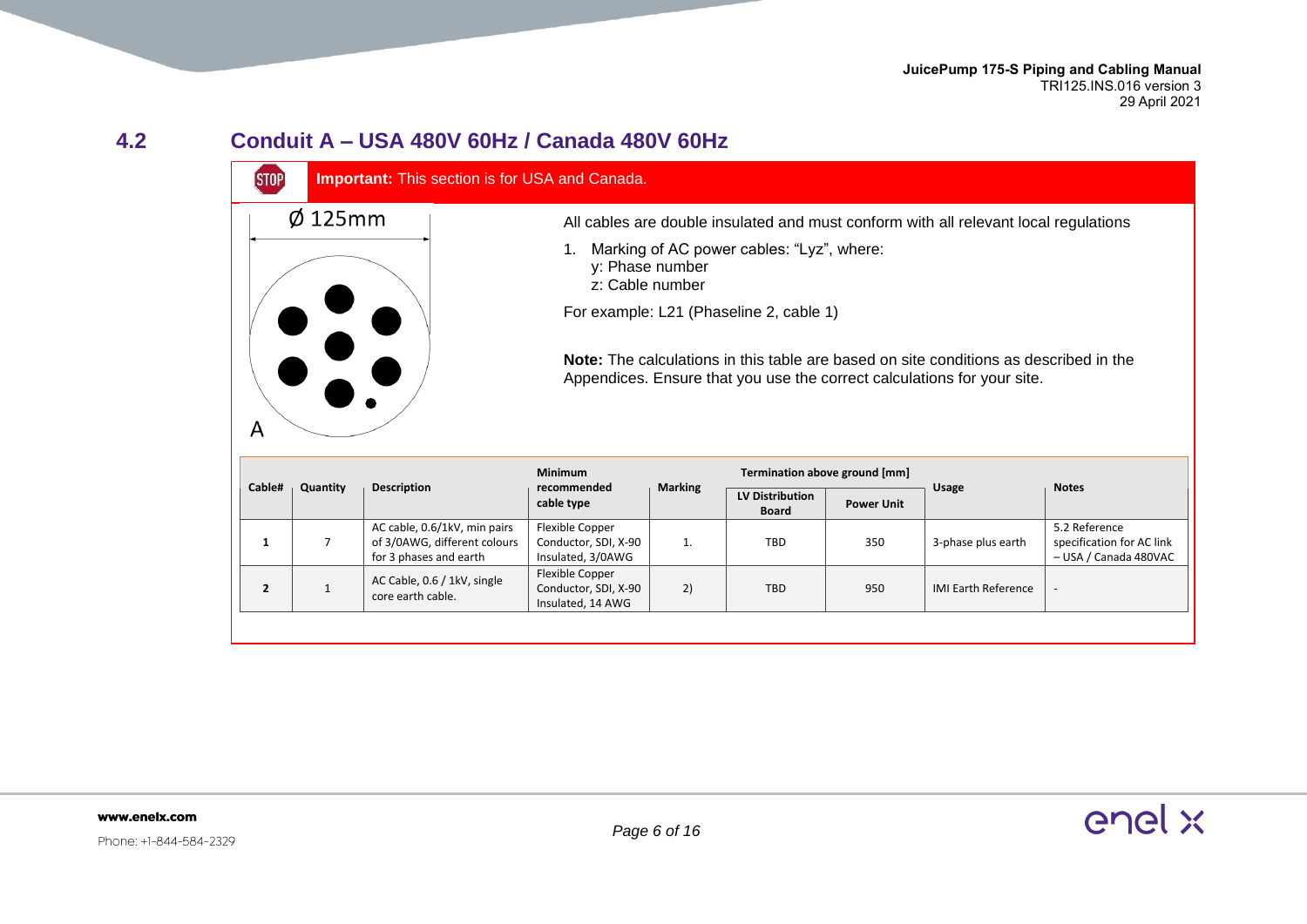**JuicePump 175-S Piping and Cabling Manual** TRI125.INS.016 version 3 29 April 2021

### **4.3 Conduit A – Canada 600V 60Hz**

 $Ø$  125mm

 $\overline{A}$ 

### **STOP Important:** This section is for Canada **only**.

All cables are double insulated and must conform with all relevant local regulations

- 1. Marking of AC power cables: "Lyz", where:
	- y: Phase number
	- z: Cable number

For example: L21 (Phaseline 2, cable 1)

**Note:** The calculations in this table are based on site conditions as described in the Appendices. Ensure that you use the correct calculations for your site.

|                    | Description                                                                            | <b>Minimum</b><br><b>Marking</b><br>recommended<br>cable type |    | Termination above ground [mm]          |                   |                            |                                                               |
|--------------------|----------------------------------------------------------------------------------------|---------------------------------------------------------------|----|----------------------------------------|-------------------|----------------------------|---------------------------------------------------------------|
| Cable#<br>Quantity |                                                                                        |                                                               |    | <b>LV Distribution</b><br><b>Board</b> | <b>Power Unit</b> | <b>Usage</b>               | <b>Notes</b>                                                  |
|                    | AC cable, 0.6/1kV, min pairs<br>of 1/0AWG, different colours<br>for 3 phases and earth | Flexible Copper<br>Conductor, SDI, X-90<br>Insulated, 1/0AWG  | ı. | TBD                                    | 350               | 3-phase plus earth         | 5.3 Reference<br>specification for AC link<br>- Canada 600VAC |
|                    | AC Cable, 0.6 / 1kV, single<br>core earth cable.                                       | Flexible Copper<br>Conductor, SDI, X-90<br>Insulated, 14 AWG  | 2) | <b>TBD</b>                             | 950               | <b>IMI Earth Reference</b> | $\overline{\phantom{a}}$                                      |
|                    |                                                                                        |                                                               |    |                                        |                   |                            |                                                               |

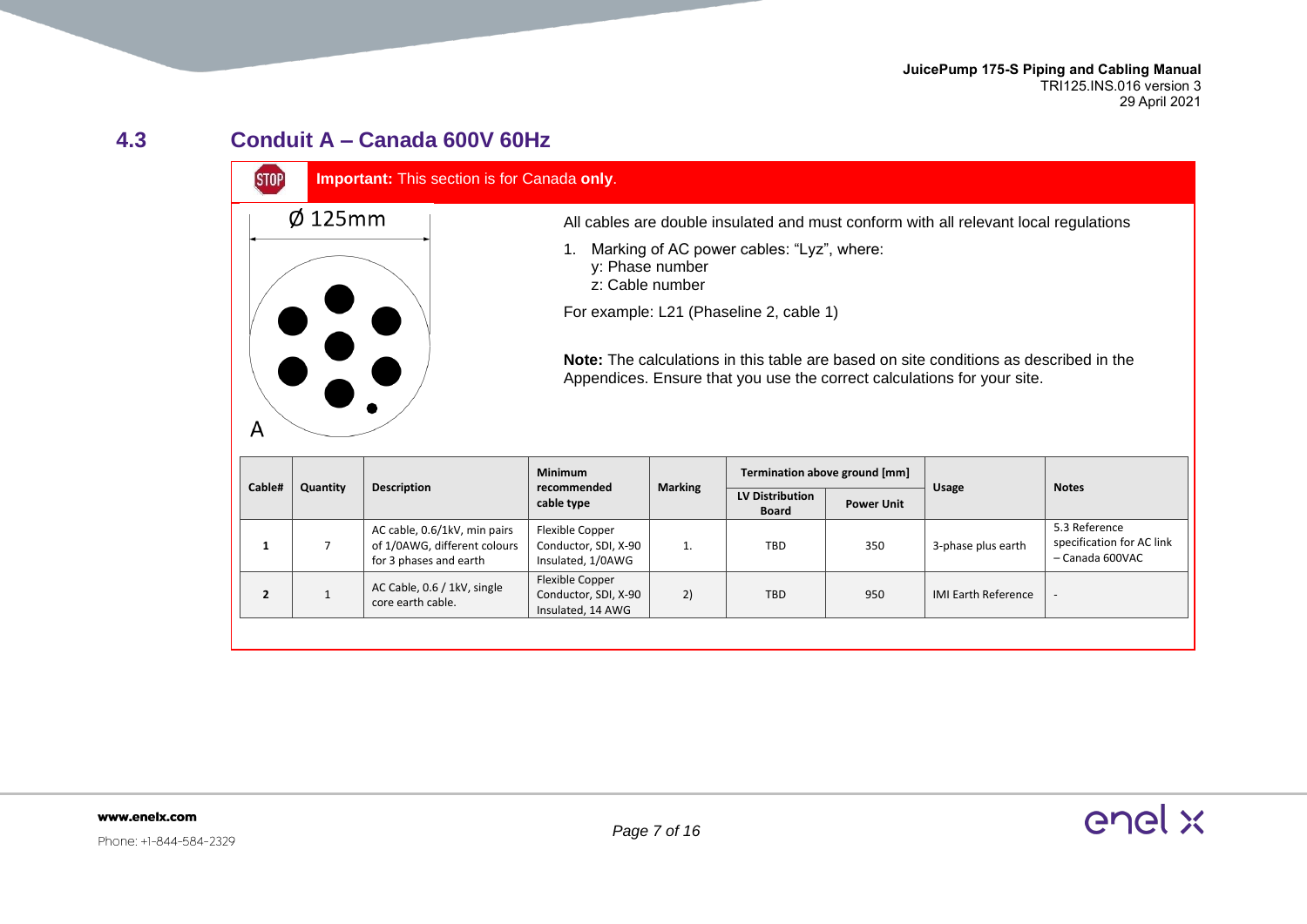### **4.4 Conduit B – Worldwide**

STOP

### **Important:** This section is for all locations **except** USA and Canada.



All cables are double insulated and must conform with all relevant local regulations

**Note:** The calculations in this table are based on site conditions as described in the Appendices. Ensure that you use the correct calculations for your site.

<span id="page-7-0"></span>

| Cable#         | Quantity       | <b>Description</b>                                                                                                     | <b>Minimum</b><br>recommended                                                  | <b>Marking</b>           |                  | Termination above ground [mm] |                                                   | <b>Notes</b>                                              |
|----------------|----------------|------------------------------------------------------------------------------------------------------------------------|--------------------------------------------------------------------------------|--------------------------|------------------|-------------------------------|---------------------------------------------------|-----------------------------------------------------------|
|                |                |                                                                                                                        | cable type                                                                     |                          | <b>User Unit</b> | <b>Power Unit</b>             | <b>Usage</b>                                      |                                                           |
| 1              | $\overline{2}$ | DC Cable class X-90 (2 DC<br>cables), min 70mm <sup>2</sup> ,<br>different colours for positive,<br>negative and earth | Flexible Copper<br>Conductor, SDI, V-<br>90 Insulated,<br>$70$ mm <sup>2</sup> |                          | 550              | 1800                          |                                                   | 5.4 Reference<br>specification for DC link<br>– Worldwide |
| $\overline{2}$ | $\mathbf{1}$   | 1 earth conductor, min<br>$35$ mm <sup>2</sup>                                                                         | Flexible Copper<br>Conductor, SDI, V-<br>90 Insulated,<br>$35$ mm <sup>2</sup> |                          | 250              | 450                           | <b>Protective Earth</b>                           |                                                           |
| 3              | $\mathbf{1}$   | Copper flex cable 2 cores,<br>min $0.5$ mm <sup>2</sup>                                                                | Flexible Copper, V-<br>70 insulated, 2 core<br>2x0.5mm <sup>2</sup>            | $\overline{\phantom{a}}$ | 450              | 950                           | Safety Loop                                       | Sub conduit 1                                             |
| 4              | $\mathbf{1}$   | Copper flex cable 3 cores<br>$(2C+E)$ , min 2.5mm <sup>2</sup>                                                         | Flexible Copper, V-<br>70 insulated, 3 core<br>$(2C+E)$ , 3x2.5mm <sup>2</sup> | $\overline{\phantom{a}}$ | 500              | 950                           | Single phase supply<br>and IMI Earth<br>Reference | Sub conduit 1                                             |
| 5.             |                | Ethernet cable, shielded fully<br>twisted pair                                                                         | Cat 6a sftp                                                                    |                          | 500              | 1550                          |                                                   | Sub conduit 2                                             |
| 6              | $\mathbf{1}$   | Fibre Optic Cable                                                                                                      | OM3 Multi Mode 2<br>Core                                                       | $\overline{\phantom{a}}$ | 500              | 1550                          | Fibre is optional                                 |                                                           |

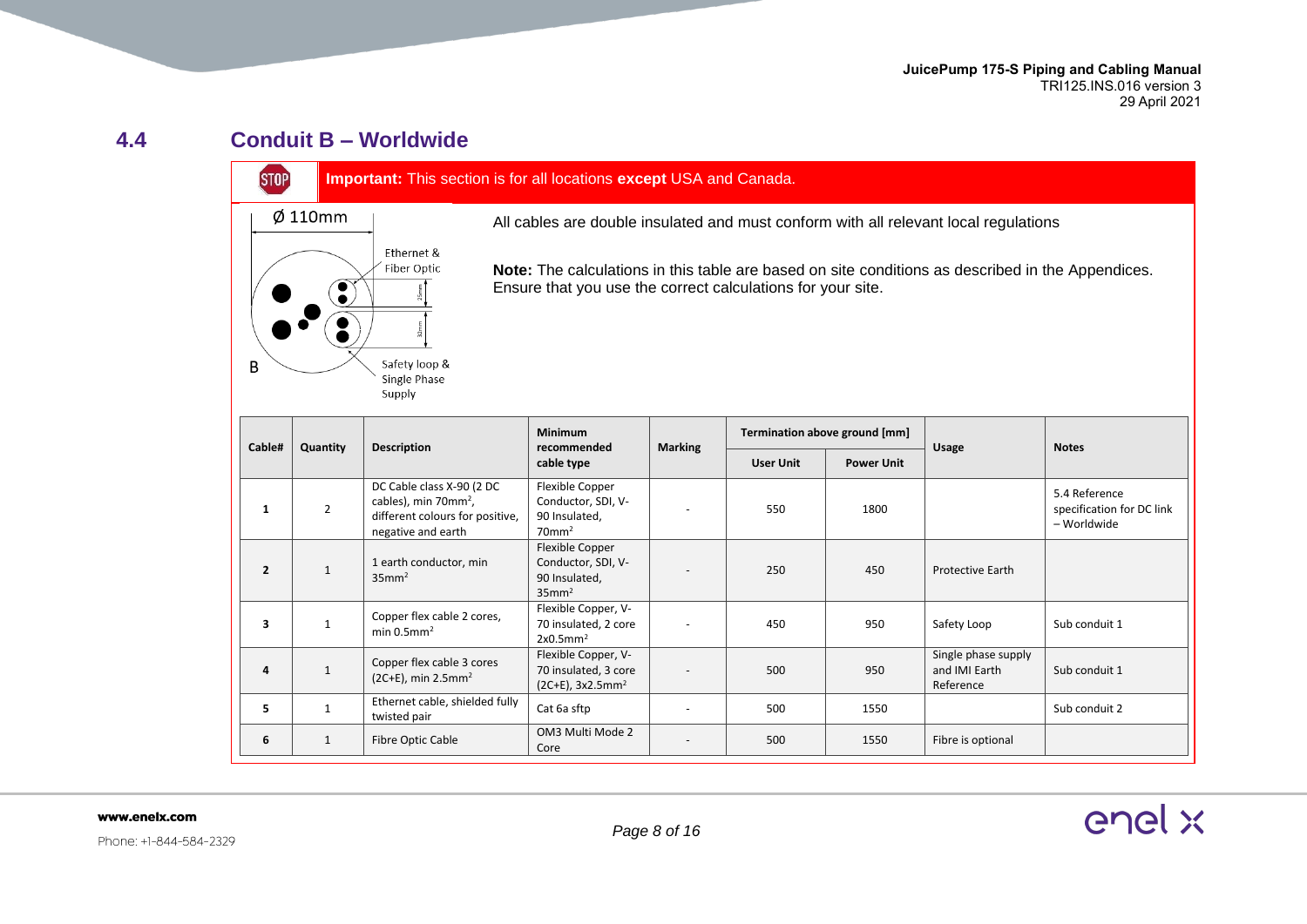**JuicePump 175-S Piping and Cabling Manual** TRI125.INS.016 version 3 29 April 2021

### **4.5 Conduit B – USA / Canada**

**STOP** 

### **Important:** This section is for USA and Canada.



All cables are double insulated and must conform with all relevant local regulations

**Note:** The calculations in this table are based on site conditions as described in the Appendices. Ensure that you use the correct calculations for your site.

<span id="page-8-0"></span>

| Cable#         | Quantity       | <b>Description</b>                                                                                         | <b>Minimum</b><br>recommended                                       |                          | Termination above ground [mm]<br><b>Marking</b> |                   | <b>Usage</b>                                      | <b>Notes</b>                                                 |
|----------------|----------------|------------------------------------------------------------------------------------------------------------|---------------------------------------------------------------------|--------------------------|-------------------------------------------------|-------------------|---------------------------------------------------|--------------------------------------------------------------|
|                |                |                                                                                                            | cable type                                                          |                          | <b>User Unit</b>                                | <b>Power Unit</b> |                                                   |                                                              |
| 1              | $\overline{2}$ | DC Cable class X-90 (2 DC<br>cables), min 2/0AWG,<br>different colours for positive,<br>negative and earth | Flexible Copper<br>Conductor, SDI, V-<br>90 Insulated,<br>$2/0$ AWG |                          | 550                                             | 1800              |                                                   | 5.5 Reference<br>specification for DC link<br>- USA / Canada |
| $\overline{2}$ |                | 1 earth conductor, min<br>1AWG                                                                             | Flexible Copper<br>Conductor, SDI, V-<br>90 Insulated, 1AWG         |                          | 250                                             | 450               | <b>Protective Earth</b>                           |                                                              |
| 3              |                | Copper flex cable 2 cores,<br>min $0.5$ mm <sup>2</sup>                                                    | Flexible Copper, V-<br>70 insulated, 2 core<br>2x20AWG              | $\overline{\phantom{a}}$ | 450                                             | 950               | Safety Loop                                       | Sub conduit 1                                                |
| 4              |                | Copper flex cable 3 cores<br>$(2C+E)$ , min 2.5mm <sup>2</sup>                                             | Flexible Copper, V-<br>70 insulated, 3 core<br>(2C+E), 3x14AWG      |                          | 500                                             | 950               | Single phase supply<br>and IMI Earth<br>Reference | Sub conduit 1                                                |
| 5.             |                | Ethernet cable, shielded fully<br>twisted pair                                                             | Cat 6a sftp                                                         |                          | 500                                             | 1550              |                                                   | Sub conduit 2                                                |
| 6              | $\mathbf{1}$   | Fibre Optic Cable                                                                                          | OM3 Multi Mode 2<br>Core                                            | $\overline{\phantom{0}}$ | 500                                             | 1550              | Fibre is optional                                 | Sub conduit 2                                                |

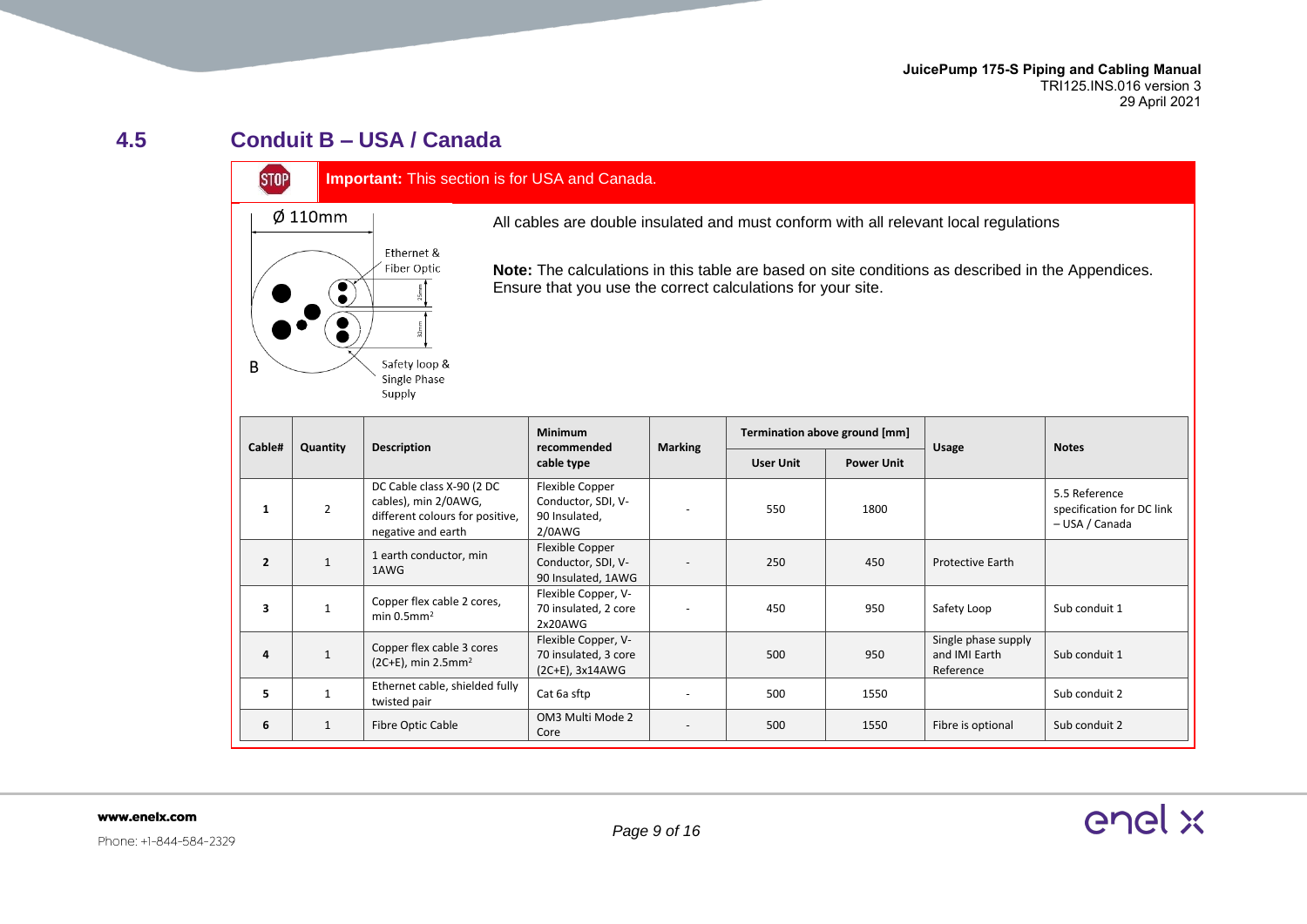### <span id="page-9-0"></span>**4.6 Remarks**

The cross section (in mm²) of all conductors in the site is location specific according to relevant local laws and regulations. Verification against these regulations should be performed by the customer prior to installation.

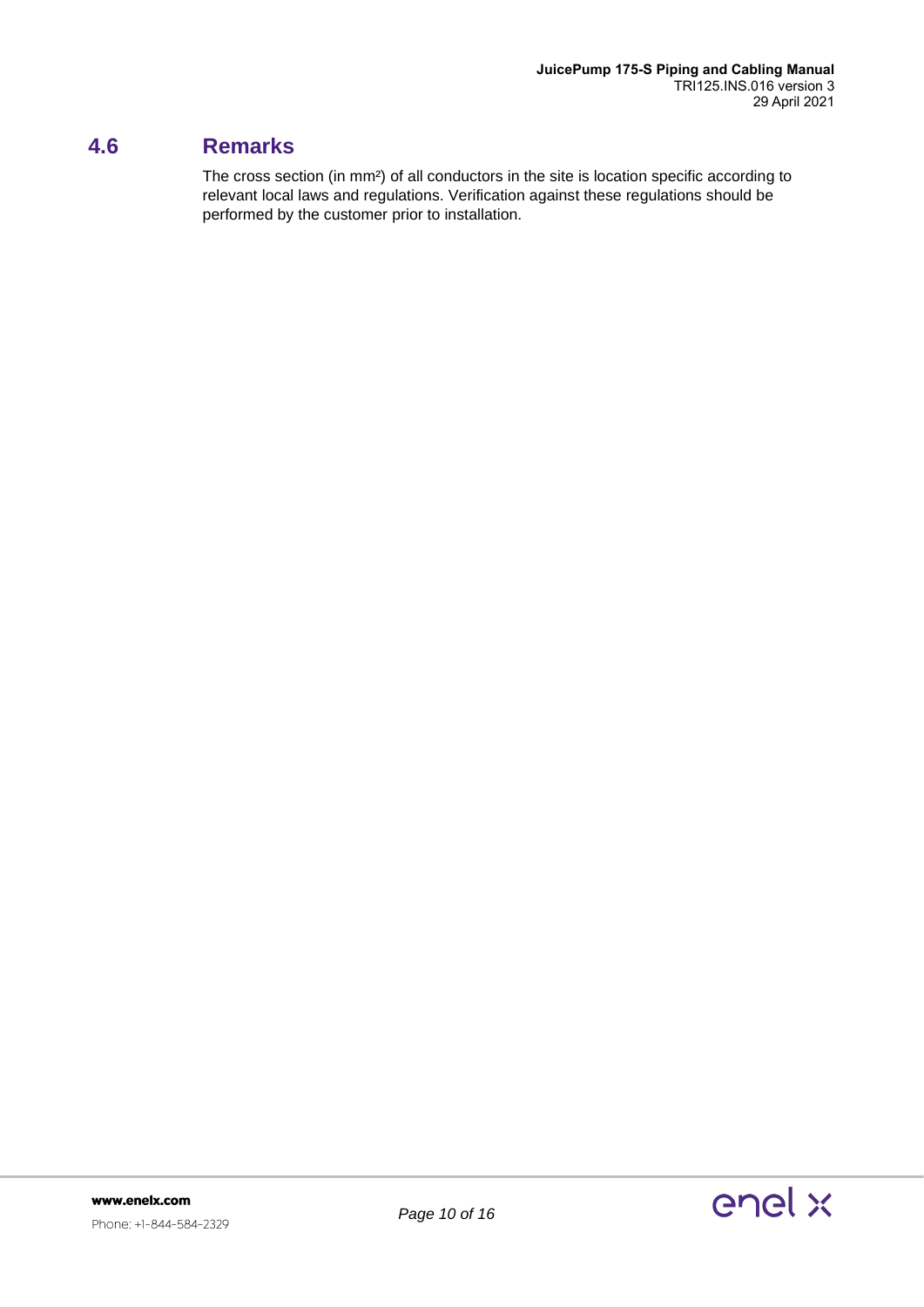# <span id="page-10-0"></span>**5 Appendix: Reference specifications**



### **STOP!**

The following information applies to sections 5.1 to 5.5 of the appendix and must be read before you continue.

The calculations used in the tables in sections 5.1 to 5.5 are examples based on site conditions that match the values in each of the tables. Ensure that you use the correct calculations for your site.

If the calculations used in the tables (thermal conductivity of soil, depth of conduit, minimum spacing of conduits) for the cable current carrying capacity do not align with the actual heat transfer paths through the soil, the cables risk overheating.

If the calculations are not done correctly, the following are some examples of the potentially dangerous results (failure modes) up to and including:

- Premature aging of the cable systems;
- Embrittlement of the cable insulation;
- Cracking/deterioration of the cables protective insulation; and/or
- Electrical arcing.

The following steps should be used for site installation:

- $1<sub>1</sub>$ Preliminary measurement of soil thermal conductivity.
- $2<sub>1</sub>$ Determine if thermally conductive backfill is required to add around the conduit.
- $3<sub>1</sub>$ Verify that the contractors have backfilled the conduits to specification, buried them at the correct depth, and spaced them adequately.
- $\overline{4}$ Perform final thermal conductivity measurements of the soil with backfill.
- 5. Plan for any ongoing inspections of the buried cable system.

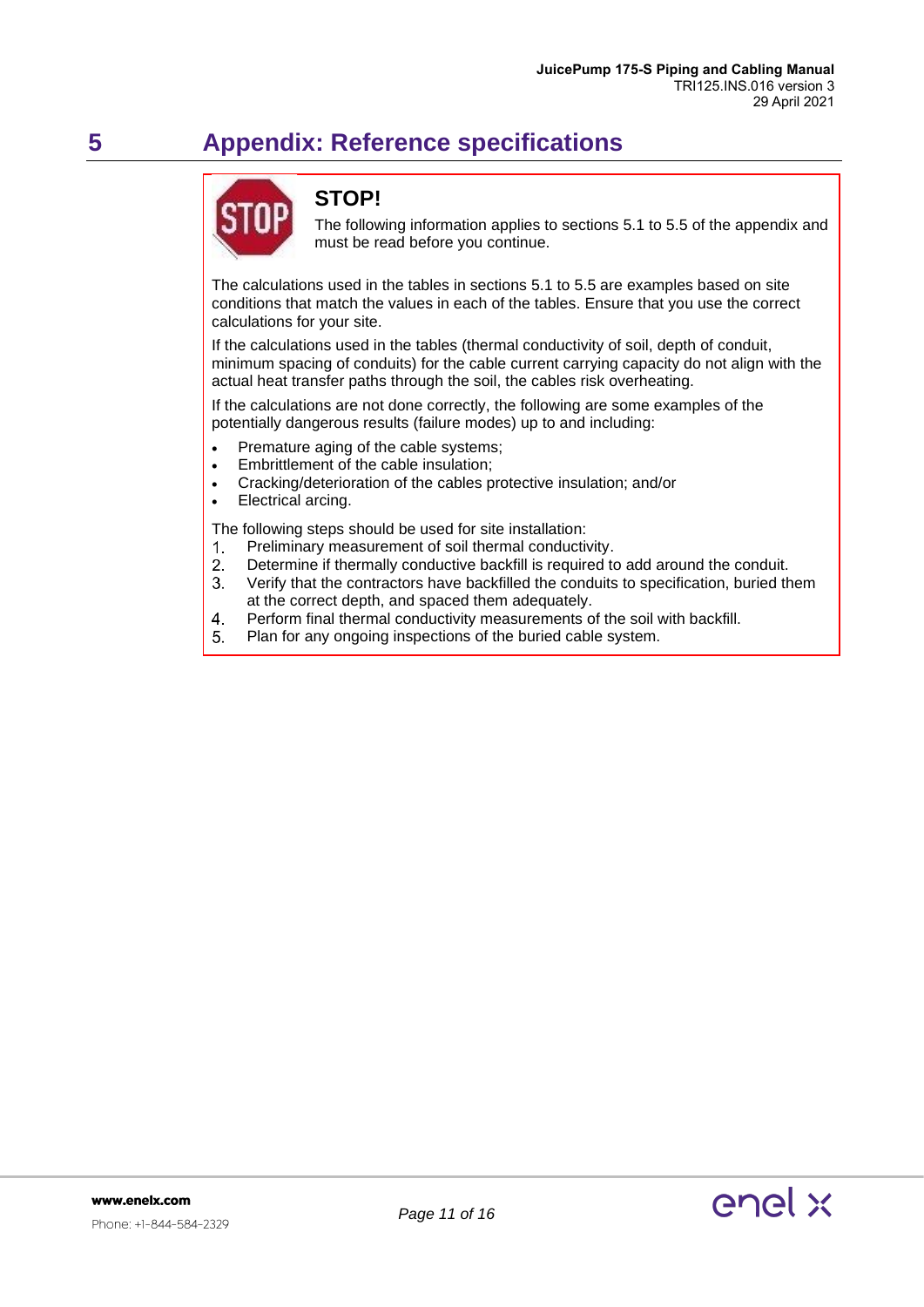### <span id="page-11-0"></span>**5.1 Reference specification for AC link – Worldwide 400VAC**

### **Important: STOP**

- This section is for all locations **except** USA and Canada.
	- The calculations in this document are based on site conditions that match the values in the following table. Ensure that you use the correct calculations for your site; for examples of issues that may arise from incorrect calculations, see *Appendix: Reference specifications.*

|                                                                                            | Value         | <b>Units</b>           | <b>Comments</b>          |  |  |  |  |
|--------------------------------------------------------------------------------------------|---------------|------------------------|--------------------------|--|--|--|--|
| Voltage (Line-to-Line) (nominal)                                                           | 400           | <b>V<sub>RMS</sub></b> |                          |  |  |  |  |
| Voltage (line to neutral) (nominal)                                                        | 230           | $V_{RMS}$              |                          |  |  |  |  |
| Rated power                                                                                | 185           | <b>kVA</b>             |                          |  |  |  |  |
| Power factor                                                                               | 0.99          |                        |                          |  |  |  |  |
| Maximum line current at low line level                                                     | 297           | A                      | Low line level 400V -10% |  |  |  |  |
| Over Current Protection Device Rating                                                      | 320           | A                      |                          |  |  |  |  |
| Soil thermal resistivity                                                                   | 1.0           | K.m/W                  |                          |  |  |  |  |
| Soil temperature                                                                           | 20            | $\mathsf{C}$           |                          |  |  |  |  |
| Depth of laying                                                                            | 1.0           | m                      |                          |  |  |  |  |
| Conductor material                                                                         | Copper        |                        |                          |  |  |  |  |
| Conductor insulation                                                                       | XLPE / EPR    |                        |                          |  |  |  |  |
| Conductor temperature (maximum)                                                            | 90            | $\mathsf{C}$           |                          |  |  |  |  |
| Conductor temperature (minimum)                                                            | $-40$         | $\mathsf{C}$           |                          |  |  |  |  |
| Minimum Active Conductor CSA <sup>1</sup>                                                  | 2 x 70        | mm <sup>2</sup>        |                          |  |  |  |  |
| Minimum Earth Conductor CSA                                                                | $1 \times 70$ | mm <sup>2</sup>        |                          |  |  |  |  |
| Current carrying capacity                                                                  | 328           | Α                      |                          |  |  |  |  |
| Maximum diameter                                                                           | 20            | mm                     |                          |  |  |  |  |
| Maximum bend radius                                                                        | 4 x Diameter  |                        |                          |  |  |  |  |
| <sup>1)</sup> Buried cable sizing as per IEC 60364 for configuration $D1$ – buried conduit |               |                        |                          |  |  |  |  |

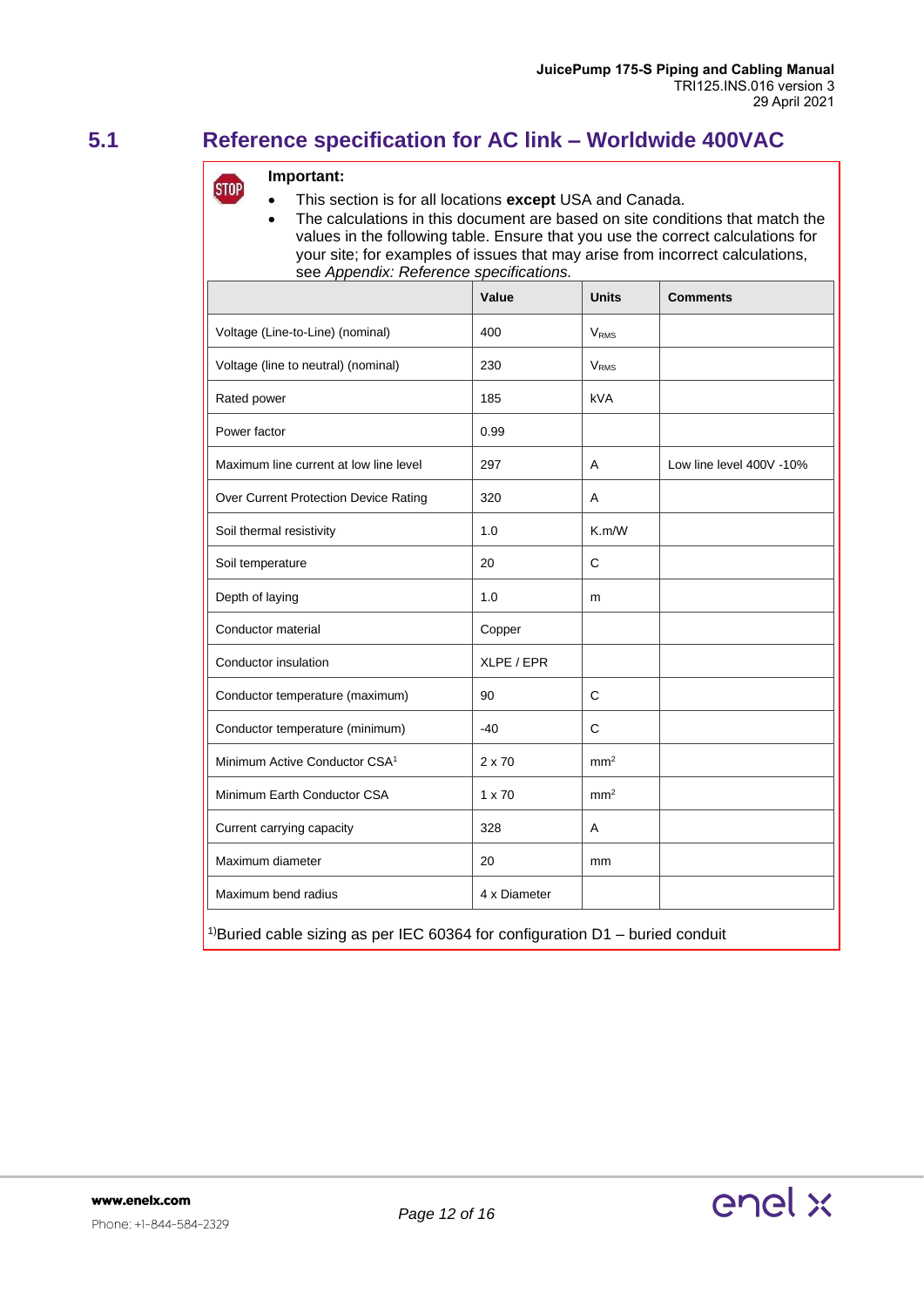## <span id="page-12-0"></span>**5.2 Reference specification for AC link – USA / Canada 480VAC**

### **Important: STOP**

- This section is for USA and Canada.
- The calculations in this document are based on site conditions that match the values in the following table. Ensure that you use the correct calculations for your site; for examples of issues that may arise from incorrect calculations, see *Appendix: Reference specifications*.

|                                                                 | Value          | <b>Units</b>           | <b>Comments</b>          |  |  |  |  |
|-----------------------------------------------------------------|----------------|------------------------|--------------------------|--|--|--|--|
| Voltage (Line-to-Line) (nominal)                                | 480            | <b>V<sub>RMS</sub></b> |                          |  |  |  |  |
| Voltage (line to neutral) (nominal)                             | 277            | <b>V<sub>RMS</sub></b> |                          |  |  |  |  |
| Rated power                                                     | 185            | <b>kVA</b>             |                          |  |  |  |  |
| Power factor                                                    | 0.99           |                        |                          |  |  |  |  |
| Maximum current at low line level                               | 248            | A                      | Low line level 480V -10% |  |  |  |  |
| Over Current Protection Device Rating                           | 320            | A                      | Based on 125% rule       |  |  |  |  |
| Soil thermal resistivity                                        | 0.9            | K.m/W                  |                          |  |  |  |  |
| Soil temperature                                                | 20             | C                      |                          |  |  |  |  |
| Depth of laying                                                 | 1.0            | m                      |                          |  |  |  |  |
| Conductor material                                              | Copper         |                        |                          |  |  |  |  |
| Conductor insulation                                            | XLPE / EPR     |                        |                          |  |  |  |  |
| Conductor temperature (maximum)                                 | 90             | $\mathsf{C}$           |                          |  |  |  |  |
| Conductor temperature (minimum)                                 | $-40$          | C                      |                          |  |  |  |  |
| Minimum Active Conductor CSA <sup>1</sup>                       | $2 \times 3/0$ | <b>AWG</b>             |                          |  |  |  |  |
| Minimum Earth Conductor CSA                                     | $1 \times 3/0$ | <b>AWG</b>             |                          |  |  |  |  |
| Current carrying capacity                                       | 347            | A                      |                          |  |  |  |  |
| Maximum diameter                                                | 20             | mm                     |                          |  |  |  |  |
| Maximum bend radius                                             | 4 x Diameter   |                        |                          |  |  |  |  |
| <sup>1)</sup> Buried cable sizing as per NEC $-$ buried conduit |                |                        |                          |  |  |  |  |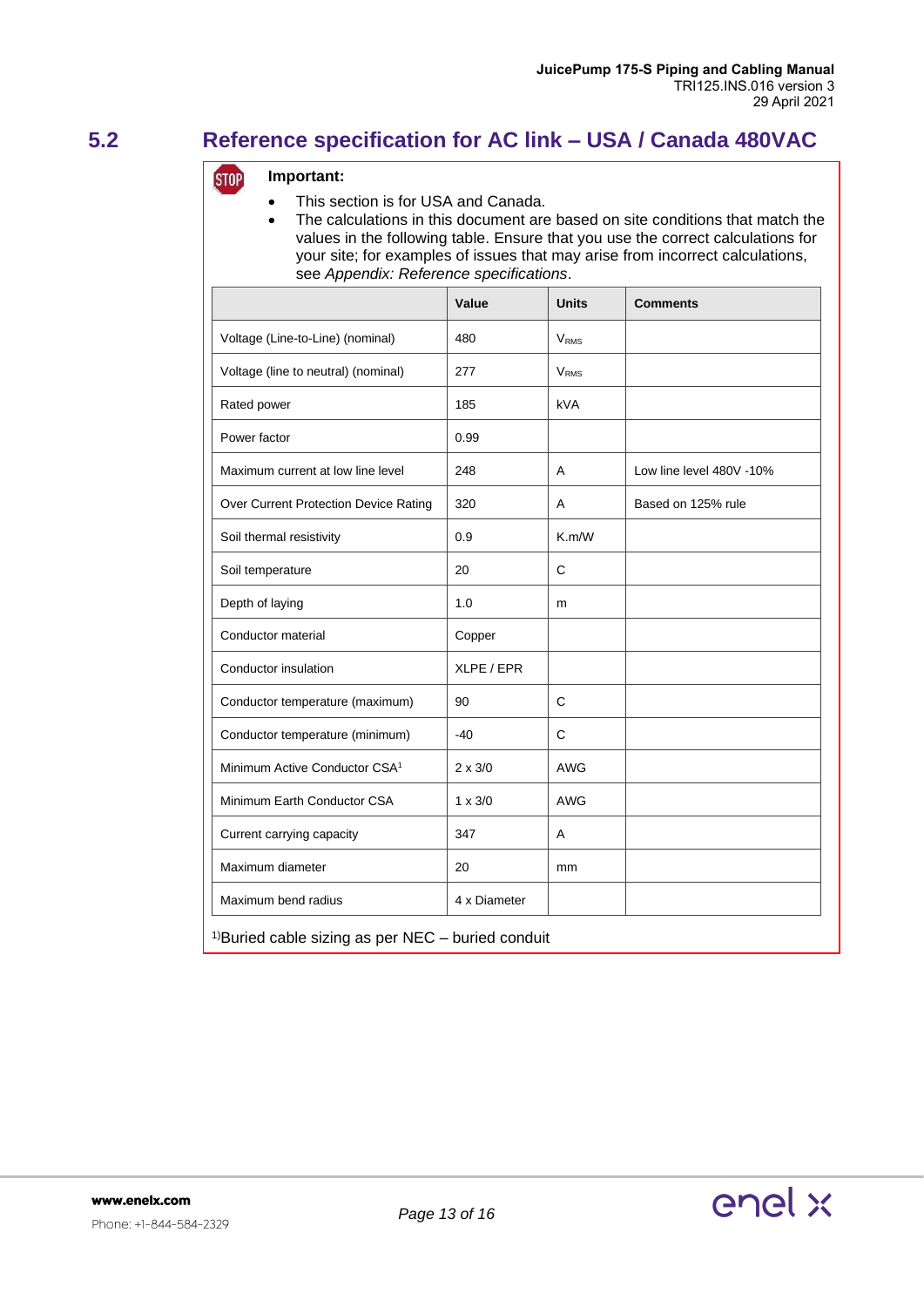### <span id="page-13-0"></span>**5.3 Reference specification for AC link – Canada 600VAC**

### **Important: STOP**

- This section is for Canada **only**.
- The calculations in this document are based on site conditions that match the values in the following table. Ensure that you use the correct calculations for your site; for examples of issues that may arise from incorrect calculations, see *Appendix: Reference specifications*.

|                                                                 | Value          | <b>Units</b>            | <b>Comments</b>          |  |  |  |  |
|-----------------------------------------------------------------|----------------|-------------------------|--------------------------|--|--|--|--|
| Voltage (Line-to-Line) (nominal)                                | 600            | <b>V</b> <sub>RMS</sub> |                          |  |  |  |  |
| Voltage (line to neutral) (nominal)                             | 347            | <b>V<sub>RMS</sub></b>  |                          |  |  |  |  |
| Rated power                                                     | 185            | <b>kVA</b>              |                          |  |  |  |  |
| Power factor                                                    | 0.99           |                         |                          |  |  |  |  |
| Maximum current at low line level                               | 198            | A                       | Low line level 480V -10% |  |  |  |  |
| Over Current Protection Device Rating                           | 250            | A                       | Based on 125% rule       |  |  |  |  |
| Soil thermal resistivity                                        | 0.9            | K.m/W                   |                          |  |  |  |  |
| Soil temperature                                                | 20             | C                       |                          |  |  |  |  |
| Depth of laying                                                 | 1.0            | m                       |                          |  |  |  |  |
| Conductor material                                              | Copper         |                         |                          |  |  |  |  |
| Conductor insulation                                            | XLPE / EPR     |                         |                          |  |  |  |  |
| Conductor temperature (maximum)                                 | 90             | C                       |                          |  |  |  |  |
| Conductor temperature (minimum)                                 | $-40$          | C                       |                          |  |  |  |  |
| Minimum Active Conductor CSA <sup>1</sup>                       | $2 \times 1/0$ | <b>AWG</b>              |                          |  |  |  |  |
| Minimum Earth Conductor CSA                                     | $1 \times 1/0$ | <b>AWG</b>              |                          |  |  |  |  |
| Current carrying capacity                                       | 266            | A                       |                          |  |  |  |  |
| Maximum diameter                                                | 20             | mm                      |                          |  |  |  |  |
| Maximum bend radius                                             | 4 x Diameter   |                         |                          |  |  |  |  |
| <sup>1)</sup> Buried cable sizing as per NEC $-$ buried conduit |                |                         |                          |  |  |  |  |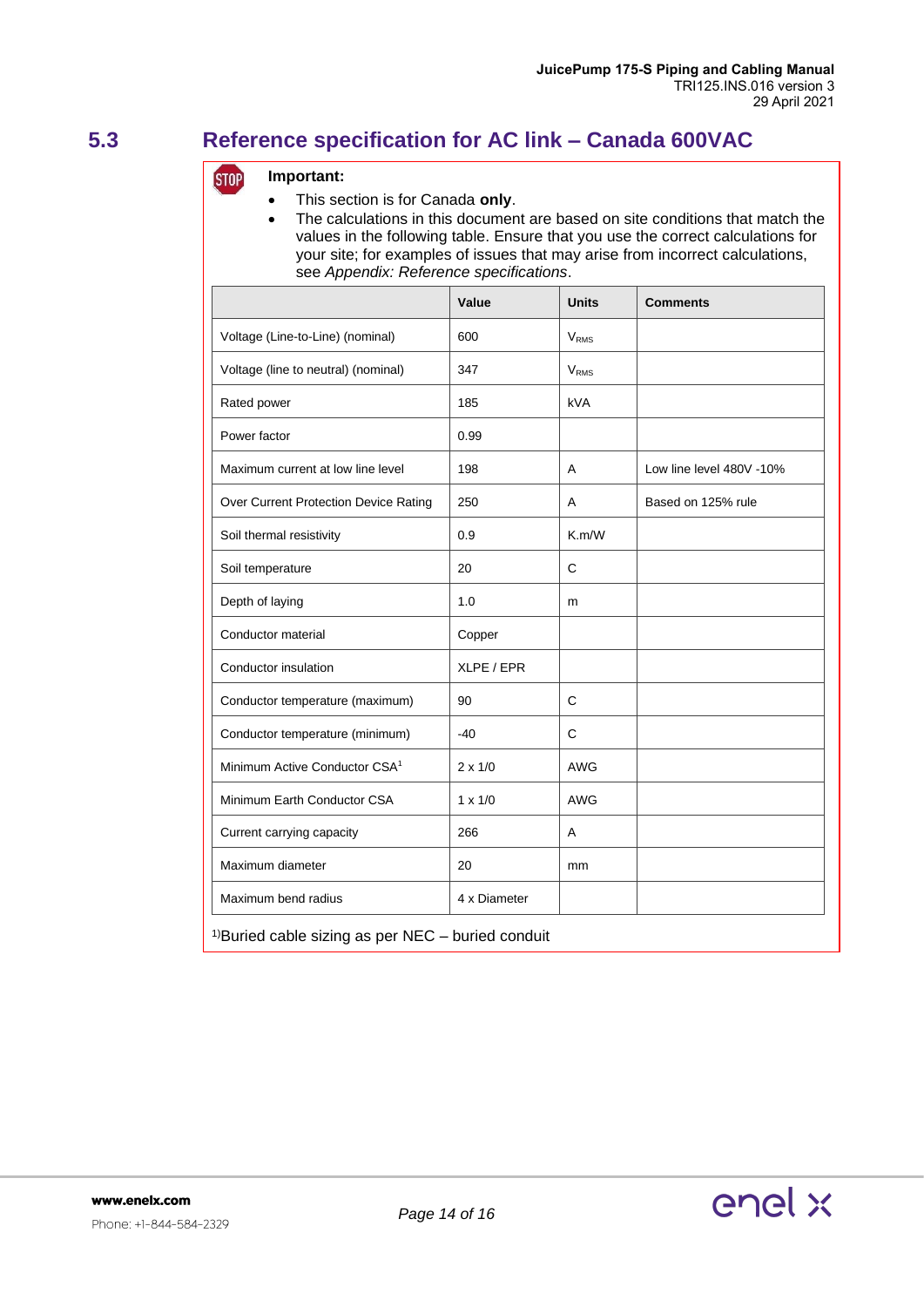### <span id="page-14-0"></span>**5.4 Reference specification for DC link – Worldwide**

### **STOP Important:**

- This section is for all locations **except** USA and Canada.
- The calculations in this document are based on site conditions that match the values in the following table. Ensure that you use the correct calculations for your site; for examples of issues that may arise from incorrect calculations, see *Appendix: Reference specifications*.

|                                                                                                       | Value         | <b>Units</b>    | <b>Comments</b> |  |  |  |  |
|-------------------------------------------------------------------------------------------------------|---------------|-----------------|-----------------|--|--|--|--|
| Voltage (nominal)                                                                                     | 950           | $V_{DC}$        |                 |  |  |  |  |
| Rated power                                                                                           | 180           | kW              |                 |  |  |  |  |
| Maximum current                                                                                       | 189           | A               |                 |  |  |  |  |
| Soil thermal resistivity                                                                              | 1.0           | K.m/W           |                 |  |  |  |  |
| Soil temperature                                                                                      | 20            | C               |                 |  |  |  |  |
| Depth of laying                                                                                       | 1.0           | m               |                 |  |  |  |  |
| Conductor material                                                                                    | Copper        |                 |                 |  |  |  |  |
| Conductor insulation                                                                                  | XLPE / EPR    |                 |                 |  |  |  |  |
| Conductor temperature (maximum)                                                                       | 90            | C               |                 |  |  |  |  |
| Conductor temperature (minimum)                                                                       | $-40$         | C               |                 |  |  |  |  |
| Minimum Active Conductor CSA <sup>1</sup>                                                             | $1 \times 70$ | mm <sup>2</sup> |                 |  |  |  |  |
| Minimum Earth Conductor CSA                                                                           | 1 x 35        | mm <sup>2</sup> |                 |  |  |  |  |
| Current carrying capacity                                                                             | 232           | Α               |                 |  |  |  |  |
| Maximum diameter                                                                                      | 20            | mm              |                 |  |  |  |  |
| Maximum bend radius                                                                                   | 4 x Diameter  |                 |                 |  |  |  |  |
| <sup>1)</sup> Buried cable sizing as per IEC 60364 table B.52.3 for configuration D1 – buried conduit |               |                 |                 |  |  |  |  |